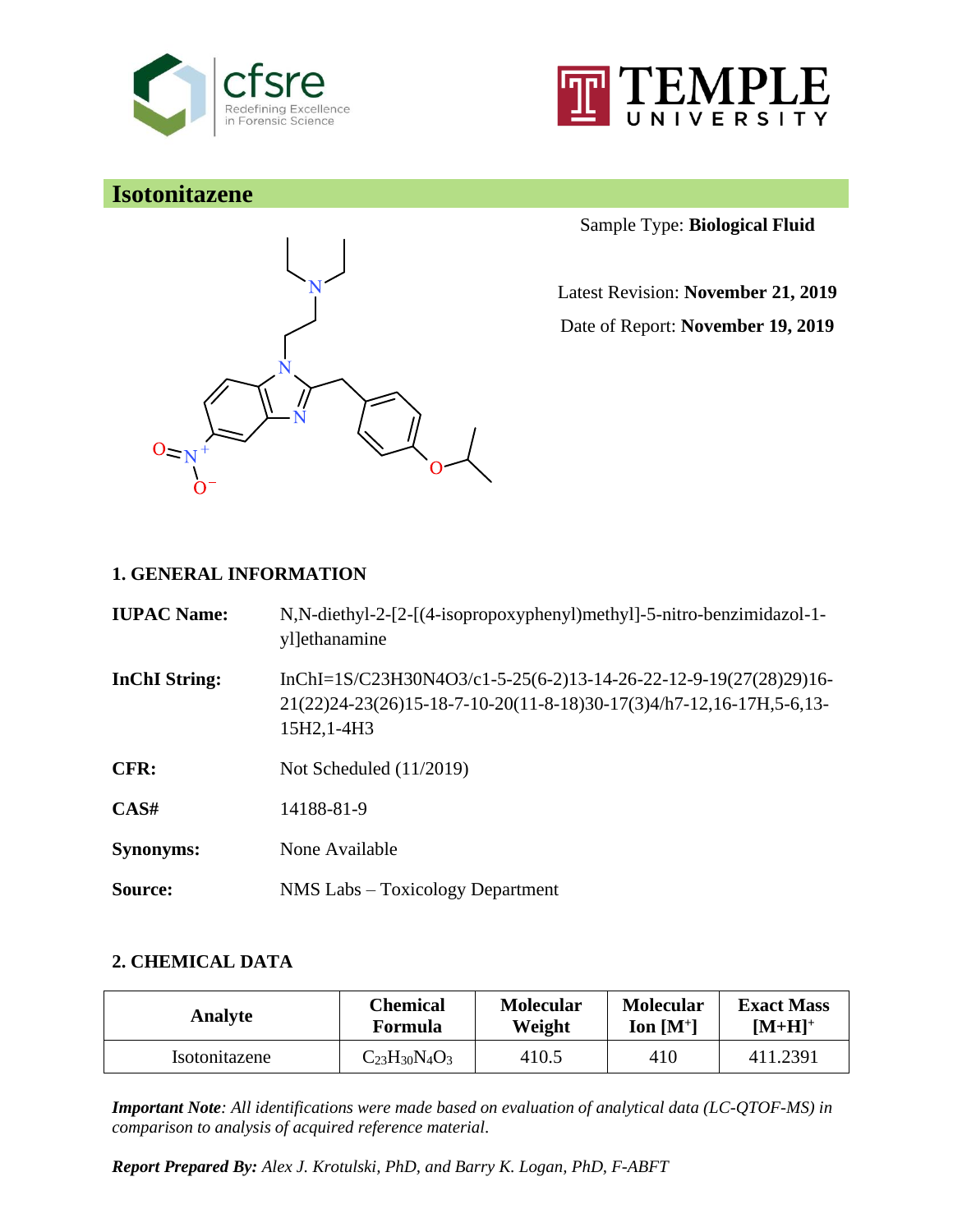### **3. SAMPLE HISTORY**

Isotonitazene has been identified in eight cases since August 2019. The geographical and demographical breakdown is below:

| <b>Geographical Location:</b>  | Illinois (n=4), Indiana (n=4)                                                  |
|--------------------------------|--------------------------------------------------------------------------------|
| <b>Biological Sample:</b>      | Blood $(n=8)$                                                                  |
| Date of First Receipt:         | August 20, 2019                                                                |
| <b>Other Notable Findings:</b> | Etizolam (n=6), Fentanyl (n=3), U-47700 (n=1),<br>Piperidylthiambutene $(n=1)$ |

### **4. BRIEF DESCRIPTION**

Isotonitazene is classified as a novel opioid but is dissimilar from fentanyl and U-series analogues. Novel opioids have been reported to cause psychoactive effects similar to heroin, fentanyl, and other opioids. Novel opioids have also caused adverse events, including deaths, as described in the literature. Structurally similar compounds to isotonitazene include etonitazene, metonitazene, and clonitazene. These synthetic opioids were first synthesized and reported in the literature in the 1950s.<sup>1</sup> Data suggests that this group of analogues have potency similar to or greater than fentanyl.<sup>2</sup> Etonitazene is reported to be the most potent followed by isotonitazene and metonitazene. Isotonitazene is not explicitly a scheduled substance in the United States; however, etonitazene and clonitazene are Schedule I substances. Identifications of isotonitazene have been previously reported in Canada (Alberta) and Europe (Belgium) from both seized drug and toxicology casework.

#### **5. ADDITIONAL RESOURCES**

1. Hunger, A; Kebrle, J; Rossi, A; Hoffmann, K. (1957) Synthesis of analgesically active benzimidazole derivatives with basic substitutions. *Experientia*, **13**, 400-401. [https://link](https://link-springer-com.proxyiub.uits.iu.edu/article/10.1007/BF02161116)[springer-com.proxyiub.uits.iu.edu/article/10.1007/BF02161116](https://link-springer-com.proxyiub.uits.iu.edu/article/10.1007/BF02161116)

2. Hoffmann, K; Hunger, A; Rossi, A. (3 May 1960). "Patent US2935514A – Benzimidazoles." <https://patents.google.com/patent/US2935514A/en>

<https://www.caymanchem.com/product/27255>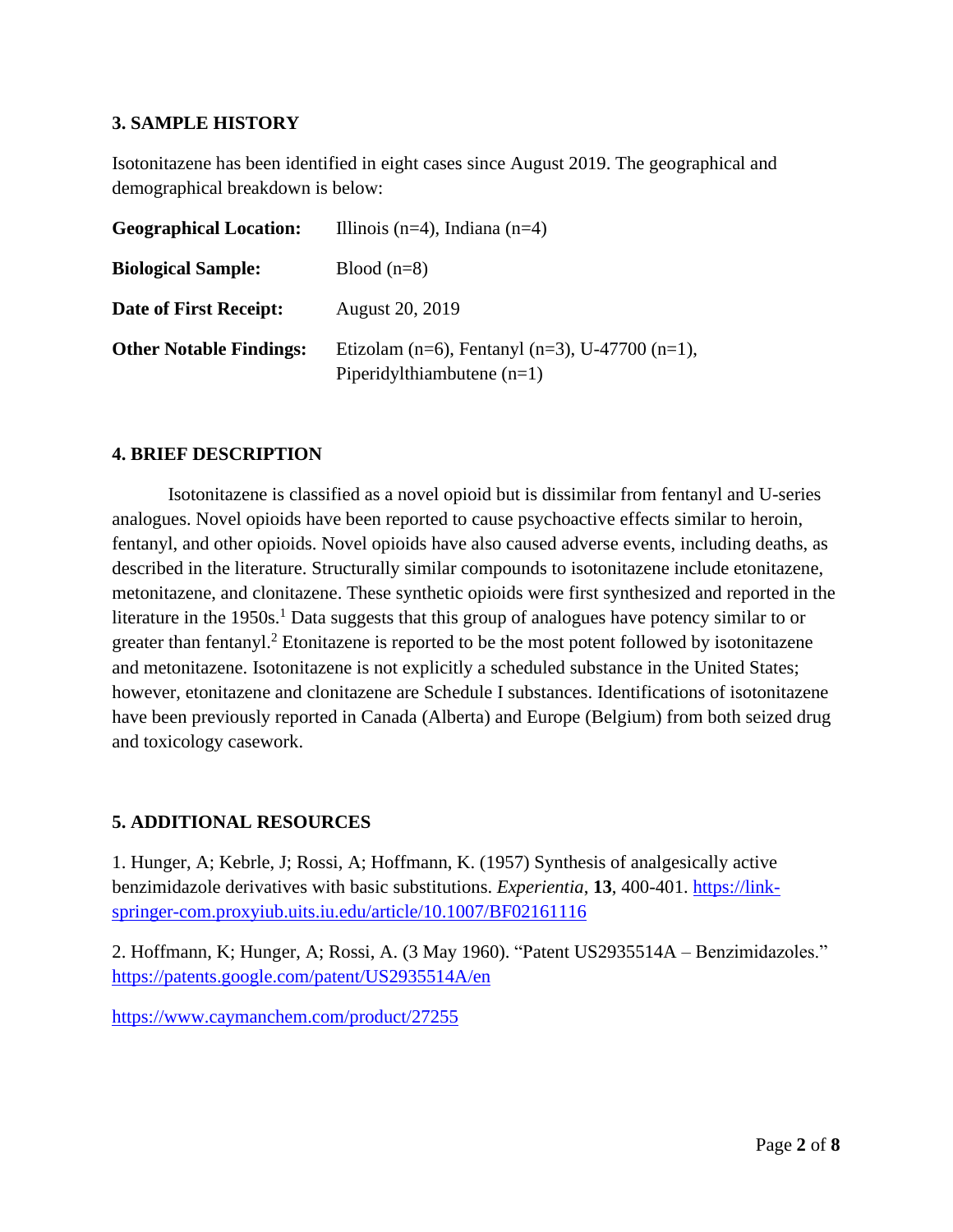# **6. QUALITATIVE DATA**

#### **6.1 GAS CHROMATOGRAPHY MASS SPECTROMETRY (GC-MS)**

| <b>Testing Performed At:</b> | The Center for Forensic Science Research and Education at the<br>Fredric Rieders Family Foundation (Willow Grove, PA)                                             |
|------------------------------|-------------------------------------------------------------------------------------------------------------------------------------------------------------------|
| <b>Sample Preparation:</b>   | Standard diluted in methanol                                                                                                                                      |
| <b>Instrument:</b>           | Agilent 5975 Series GC/MSD System                                                                                                                                 |
| Standard:                    | Reference material for Isotonitazene (Batch: 0557801-5) was<br>purchased from Cayman Chemical (Ann Arbor, MI, USA).<br>(https://www.caymanchem.com/product/27255) |



### **EI (70 eV) Mass Spectrum: Isotonitazene (Standard)**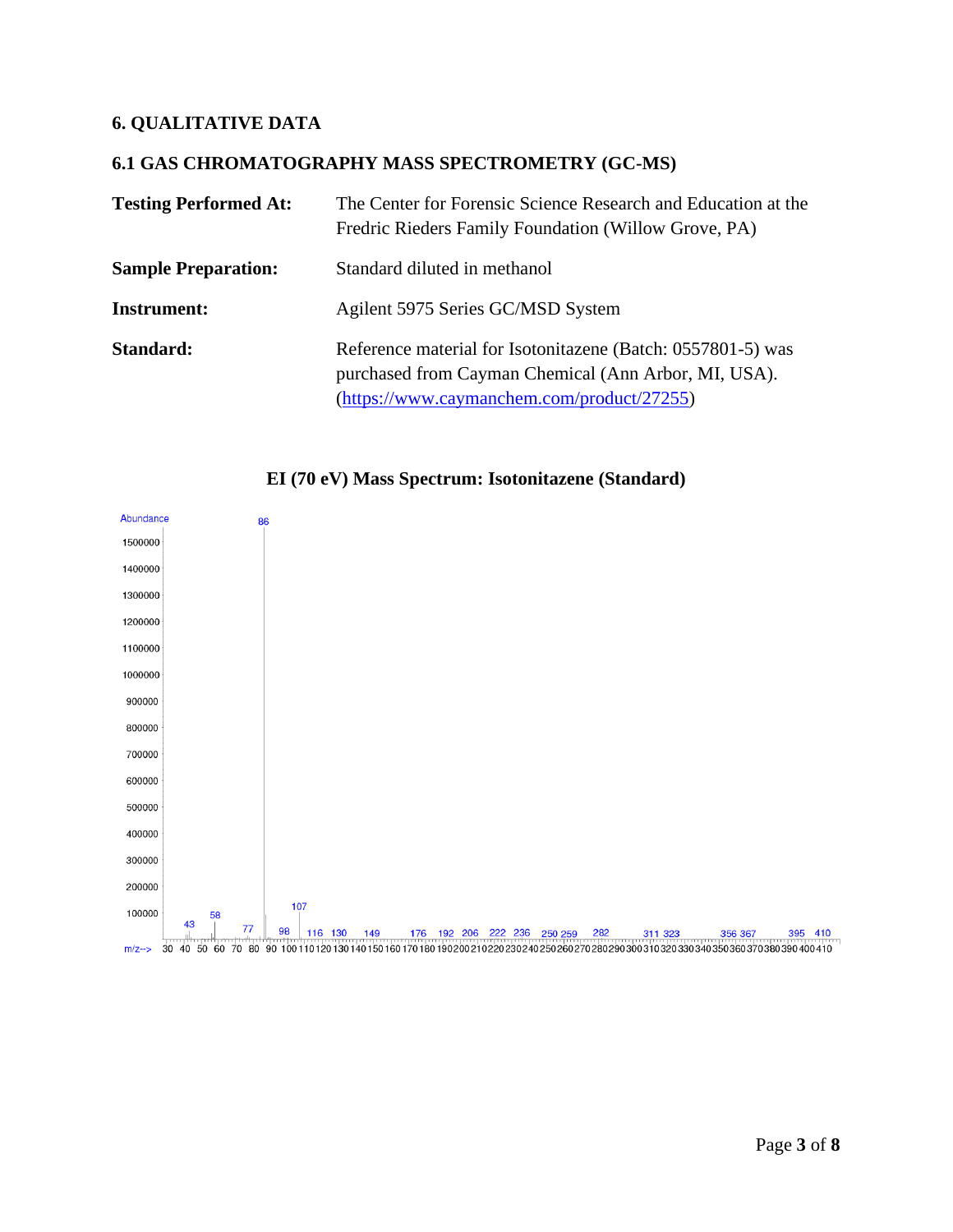

**EI (70 eV) Mass Spectrum (10x Zoom): Isotonitazene (Standard)**

**EI (70 eV) Mass Spectrum (100x Zoom): Isotonitazene (Standard)**

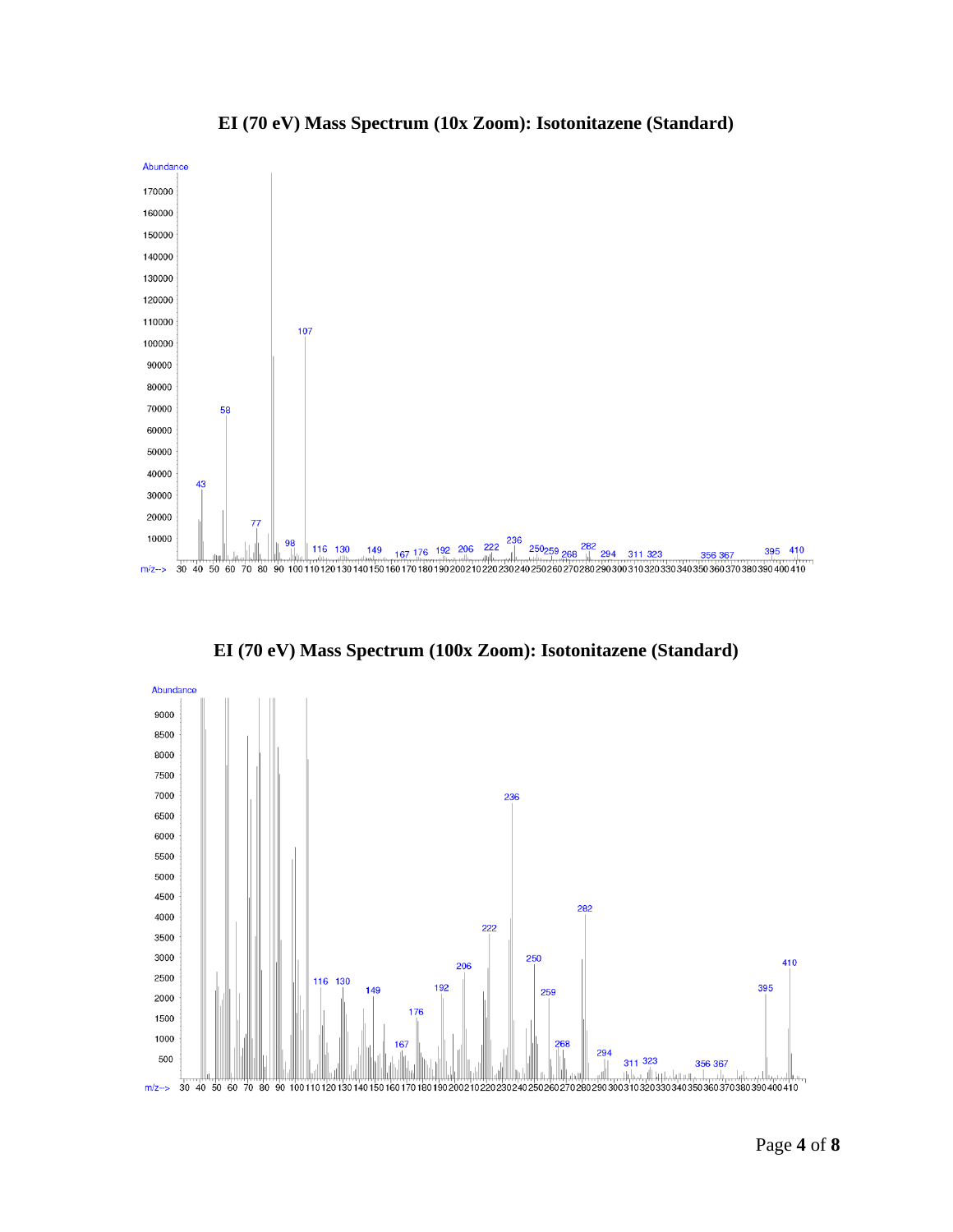# **6.2 LIQUID CHROMATOGRAPHY QUADRUPOLE TIME-OF-FLIGHT MASS SPECTROMETRY (LC-QTOF-MS)**

| <b>Testing Performed At:</b> | The Center for Forensic Science Research and Education at the<br>Fredric Rieders Family Foundation (Willow Grove, PA)                                                                                                                                                                                                                                       |
|------------------------------|-------------------------------------------------------------------------------------------------------------------------------------------------------------------------------------------------------------------------------------------------------------------------------------------------------------------------------------------------------------|
| <b>Sample Preparation:</b>   | No additional preparation - direct analysis of sample extract                                                                                                                                                                                                                                                                                               |
| <b>Instrument:</b>           | Sciex TripleTOF® 5600+, Shimadzu Nexera XR UHPLC                                                                                                                                                                                                                                                                                                            |
| Column:                      | Phenomenex <sup>®</sup> Kinetex C18 (50 mm x 3.0 mm, 2.6 $\mu$ m)                                                                                                                                                                                                                                                                                           |
| <b>Mobile Phase:</b>         | A: Ammonium formate (10 mM, pH 3.0)                                                                                                                                                                                                                                                                                                                         |
|                              | B: Methanol/acetonitrile (50:50)                                                                                                                                                                                                                                                                                                                            |
|                              | Flow rate: 0.4 mL/min                                                                                                                                                                                                                                                                                                                                       |
| <b>Gradient:</b>             | Initial: 95A:5B; 5A:95B over 13 min; 95A:5B at 15.5 min                                                                                                                                                                                                                                                                                                     |
| <b>Temperatures:</b>         | Autosampler: 15 °C                                                                                                                                                                                                                                                                                                                                          |
|                              | Column Oven: 30 °C                                                                                                                                                                                                                                                                                                                                          |
|                              | Source Heater: 600 °C                                                                                                                                                                                                                                                                                                                                       |
| <b>Injection Parameters:</b> | Injection Volume: 10 µL                                                                                                                                                                                                                                                                                                                                     |
| <b>QTOF Parameters:</b>      | TOF MS Scan Range: 100-510 Da                                                                                                                                                                                                                                                                                                                               |
|                              | Precursor Isolation: SWATH <sup>®</sup> acquisition (27 windows)                                                                                                                                                                                                                                                                                            |
|                              | Fragmentation: Collison Energy Spread (35±15 eV)                                                                                                                                                                                                                                                                                                            |
|                              | MS/MS Scan Range: 50-510 Da                                                                                                                                                                                                                                                                                                                                 |
| <b>Retention Time:</b>       | 7.02 min                                                                                                                                                                                                                                                                                                                                                    |
| <b>Standard Comparison:</b>  | Reference material for Isotonitazene (Batch: 0557801-5) was<br>purchased from Cayman Chemical Company (Ann Arbor, MI,<br>USA). Analysis of this standard resulted in positive identification<br>of the analyte in the extract as Isotonitazene, based on retention<br>time (6.95 min) and mass spectral data.<br>(https://www.caymanchem.com/product/27255) |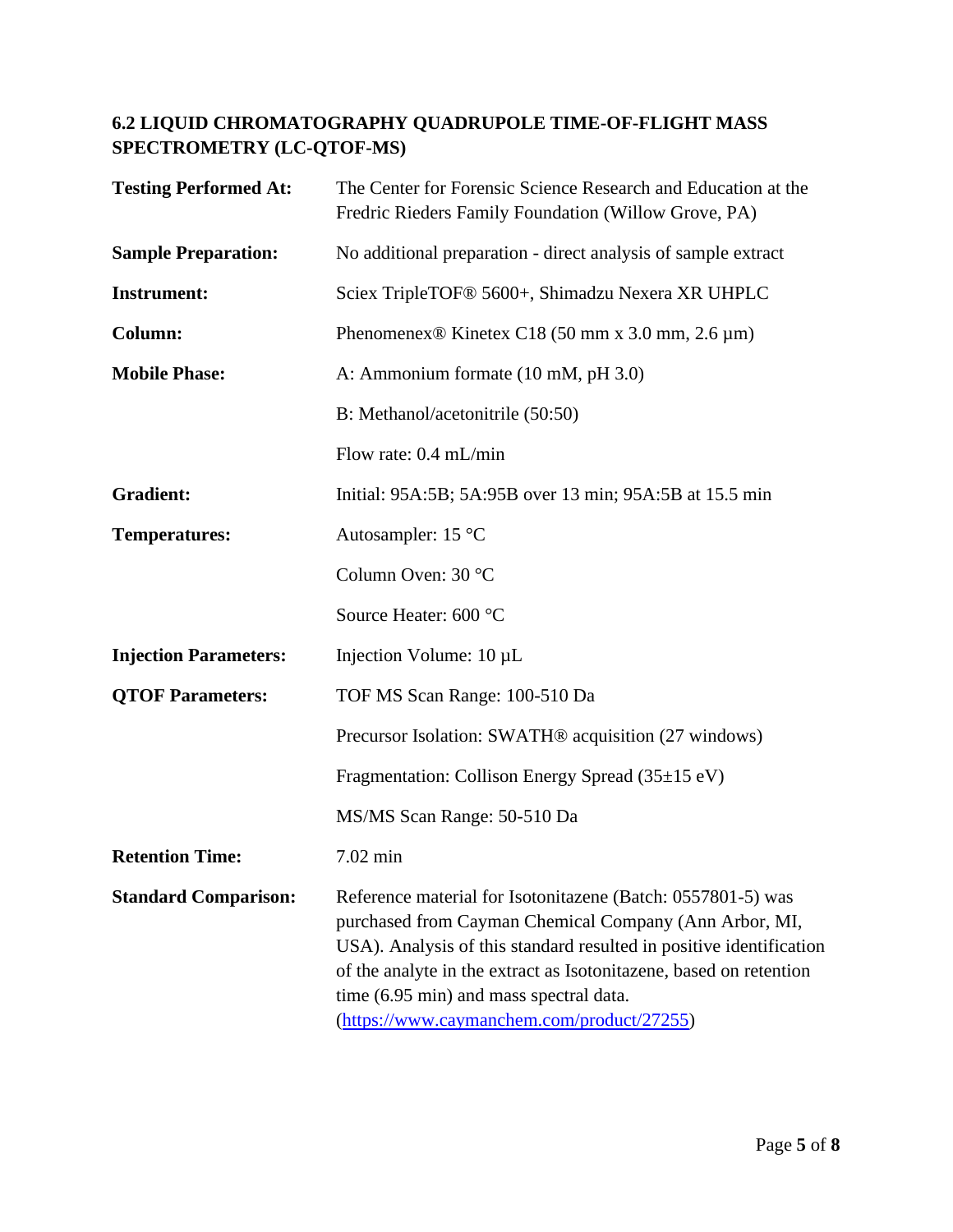**Extracted Ion Chromatogram: Isotonitazene (Biological Sample)**



**TOF MS Spectrum: Isotonitazene (Biological Sample)**

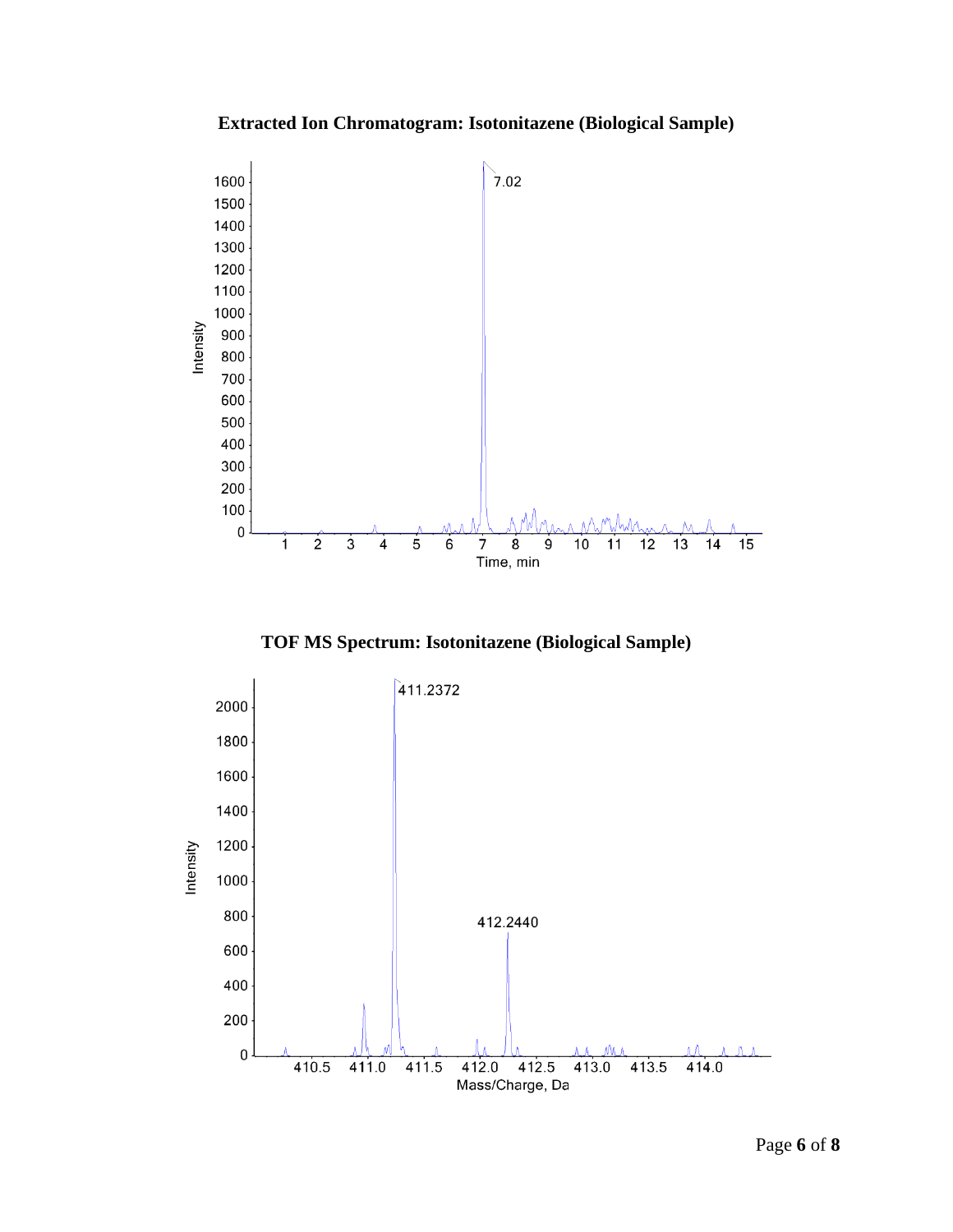# **MS/MS Spectrum: Isotonitazene (Biological Sample)**



**MS/MS Spectrum (10x Zoom): Isotonitazene (Standard)**